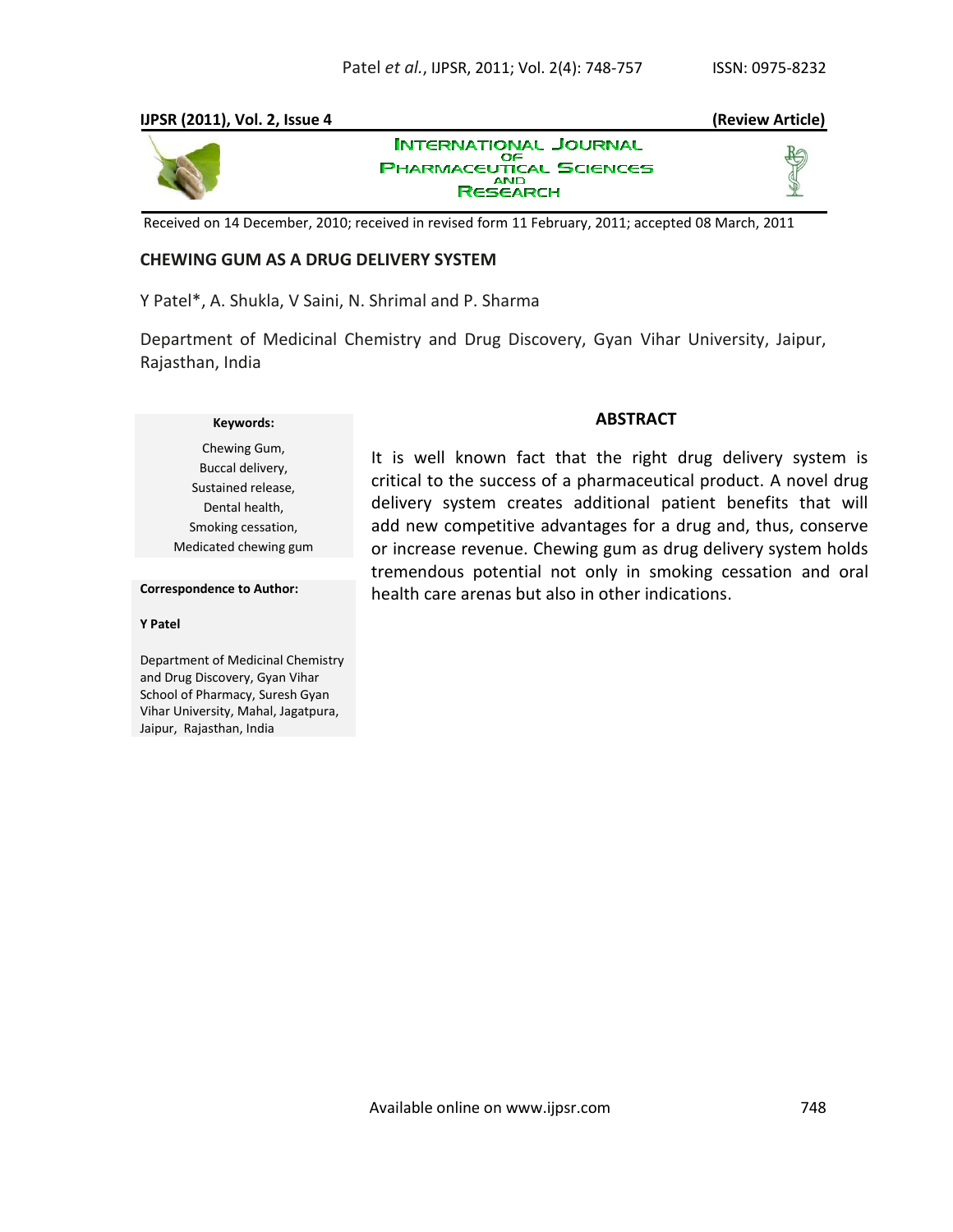**INTRODUCTION:** Man has experienced the pleasure of chewing gum since ancient times. One thousand years ago, the Mayan Indians chewed tree resin (chicle) from the sapodilla tree in order to clean their teeth and fresh their breath. Later on, the tradition was passed on to the white colonists. The first commercial chewing gum appeared in 1848, and the first patent on chewing gum was taken out in 1869. Shortage of natural gum bases during World War II enhanced development of the synthetic gum bases used today. The first medical chewing gum, Aspergum, was launched in 1928. This chewing gum is still available and contains the analgesic substance acetylsalicylic acid known from Aspirin tablets. Another commercially available medical chewing gum is dimenhydrinate-containing chewing gum for motion sickness. However, chewing gum did not gain acceptance as a reliable drug delivery system until 1978, when nicotine chewing gum became available. Today <sup>1, 2, 3</sup>, chewing gum is highly accepted as a drug delivery system, especially in smoking cessation. All major pharmaceutical suppliers of nicotine products market a chewing gum formulation. Furthermore, chewing gum plays an important role in dental health, and chewing gum containing e.g. fluoride or carbamide is available worldwide.

There are many reasons for selecting the chewing as a drug delivery system, the following are the some reasons highlighted.

- Easy for administration without water promotes higher patient compliance <sup>4</sup>
- Children and for patients who find swallowing tablets difficult are obvious
- $\bullet$  Local effect  $5$
- Systemic Effect
- $\bullet$  Fast onset of action  $^6$
- Less side effects
- Less risk of overdosing
- Effective on Dry mouth

The Composition of Chewing Gum: A piece of chewing gum usually consists of a gum core, which may or may not be coated. The core is composed of an insoluble gum base (resins, elastomers, emulsifiers, fillers, waxes, antioxidants and softeners), sweeteners, flavoring agents, and in the case of medical chewing gum, active substances. The coating may be composed of e.g. sweeteners, flavors, coloring, and active substances (**fig. 1**).

The water content of chewing gum is very low and no preservatives are needed. The gum base determines the basic characteristics of the product, e.g. the texture: Is it soft or hard to chew? Does it crumble? Does it stick to the teeth? <sup>7, 8</sup>. The gum base also determines the release profile of active substances, and changing the gum base composition may therefore change the release profile.

| <b>Active substance</b><br>Flavor |  |
|-----------------------------------|--|
| Sweeteners:<br><b>Sorbitol</b>    |  |
| <b>Xylitol</b><br><b>Maltitol</b> |  |
| <b>Gum</b> base                   |  |

**FIG. 1: COMPONENTS OF CHEWING GUM**

As many active substances are lipophilic, they will adhere to the gum base and may therefore be released slowly and incompletely. Methods to increase rate and extent of the release include the addition of buffering agents or solubilizing agents and coating/encapsulation of active substances. In contrast, hydrophilic active substances are rapidly released and it may therefore be necessary to slow down the release rate by means of various methods, e.g. by encapsulating the active substance or by increasing the amount of gum base <sup>9, 10</sup>. Table 1 summarizes various sources of chewing gums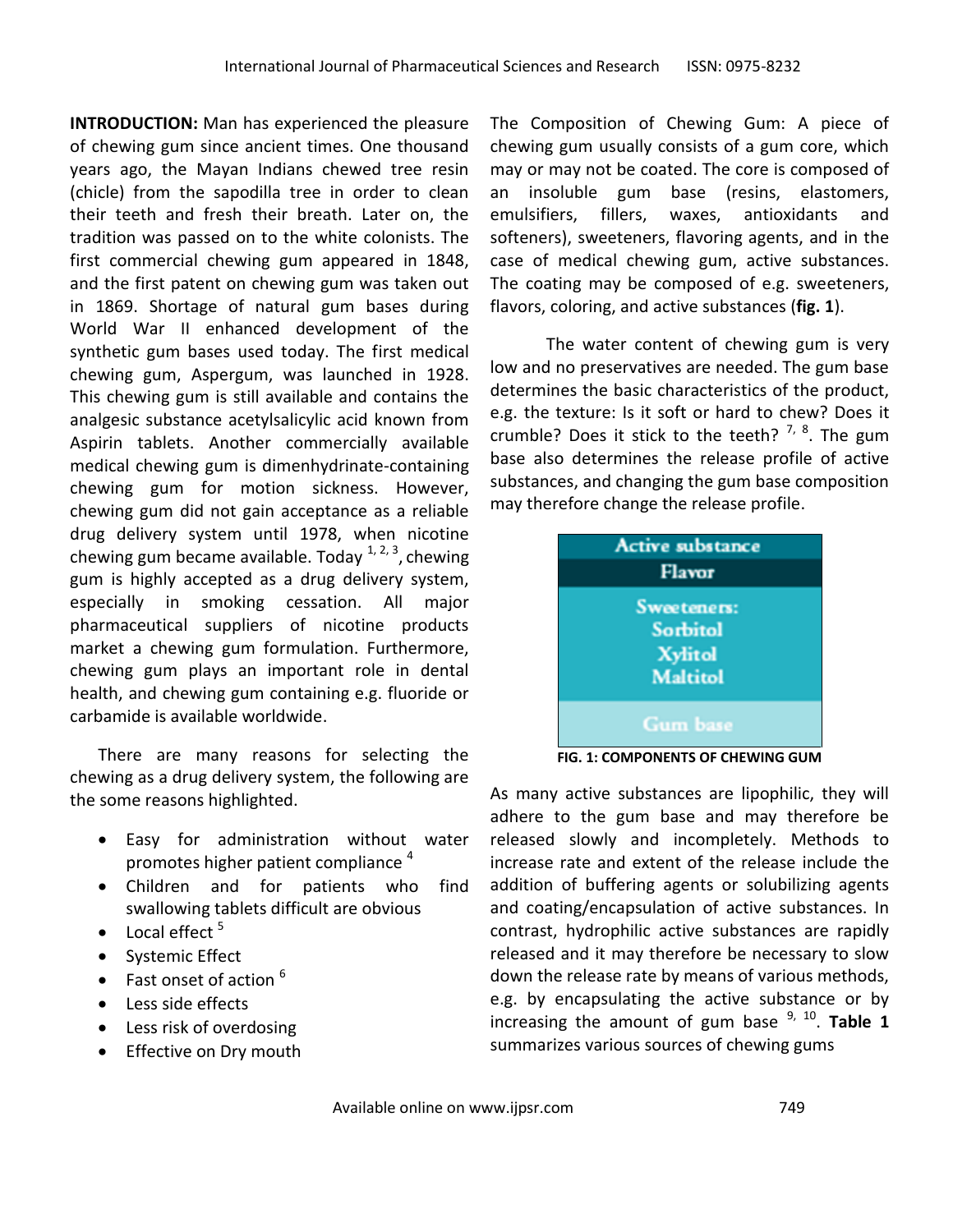| <b>Family &amp; Species</b>                                                  | <b>Common Name</b>             | Locality used                              | Plant port used       |
|------------------------------------------------------------------------------|--------------------------------|--------------------------------------------|-----------------------|
| ANACARDIACEAE- Pistachi Mutica                                               | <b>Turkerebinth Pistachio</b>  | Iron                                       | Gum                   |
| <b>Schiiuis Molle</b>                                                        | Brazil pepper tree             | <b>Brazil</b>                              | Gum from Trunk        |
| APOCHYANACEAE                                                                | Indian hemp                    | A. America                                 | Latex                 |
| <b>ARAUCARIACEA-E Agathisaustralls</b>                                       | Kauri                          | New Zealand                                | Resin                 |
| ASCLEPIA DAEA- Asciepias eriocarpa                                           | Woody pod Milk<br>weed         | California                                 | Latex                 |
| <b>Family &amp; Species</b>                                                  | <b>Common Name</b>             | Locality used                              | Plant port used       |
| ASCLEPIODOPHOR- A decumbens                                                  | Spider outilope Horn           | Nevada                                     | Latex                 |
| ASTERACEAE-ActinellaSiennis                                                  | Rabbit bush                    | <b>New Mexico</b>                          | Root bark             |
| Agoseris Villosa                                                             |                                | <b>British Colombia</b>                    | Sleani latex Gum      |
| C. Viscidi floras   Echinops Viscosus/ I.<br>Enceliafarinosa                 | Rabbit bush White Brittle bush | Nova utba Arizona, New<br>Mexico           | <b>Roots Gum Root</b> |
| Tygodesmia Juncea                                                            | Resin weed                     | Missouri Valley                            | Juice                 |
| Silpthum Lacinatum                                                           | Resin weed                     | N. America                                 | Resin                 |
| EUPHORBIACEA- Euphorbia Iorifera E.<br>Marginata E. Teragona E. Triangularis | Koka Snow-on-mountain          | Hawaii, New Mexico New<br>Mexico S. Africa | Latex                 |
| MORACEAE- Artocarpus Cumingiana Browallia<br>utile Acusplaty Phylla          | Broad leaf fig                 | Africa                                     | Dried latex           |
| SAPOTACEAE- Achraszapota                                                     | Sapodila                       | C. America                                 | Dried latex from stem |
| <b>B.</b> Lnuginosa                                                          | Wooly buck thorn               | <b>New Mexico</b>                          | Ground bark           |
| Manilkara bidentata                                                          | Balara tree                    | C. & S., America                           | Latex                 |

#### **TABLE 1: VARIOUS SOURCES OF CHEWING GUMS <sup>7</sup>**

**Manufacturing of Chewing Gum:** The manufacturer of Chewing gum begins with the preparation and mixing of the gum base materials. The gum base is first ground and then melted using steam under pressure. Then centrifuging purifies the sterilized gum-base then sieved with fine mesh screens. In this state the mixture resembles thick syrup. The next step in chewing gum manufacture is addition of the sweeteners and the flavoring agents. These ingredients are placed together I huge mixing kettles having capacity of about 455- 910 kg. The mixing is continued till the mass shows consistency of bread dough. Then this mass is kneaded and passed through a series of rollers and gradually reduced to a long flat continuous, ribbon of about 50 cm width. Then the ribbon is scored

and sticks of desired size separated and wrapped in suitable material for packing. Thus the chewing gum formulation contains the following components <sup>11, 12</sup>:

- The gum base
- The sweeteners
- Flavoring agents,

The percentage of gum base varies from 30-60% depending upon the base used and its properties A flavoring agent is included to make it more palatable.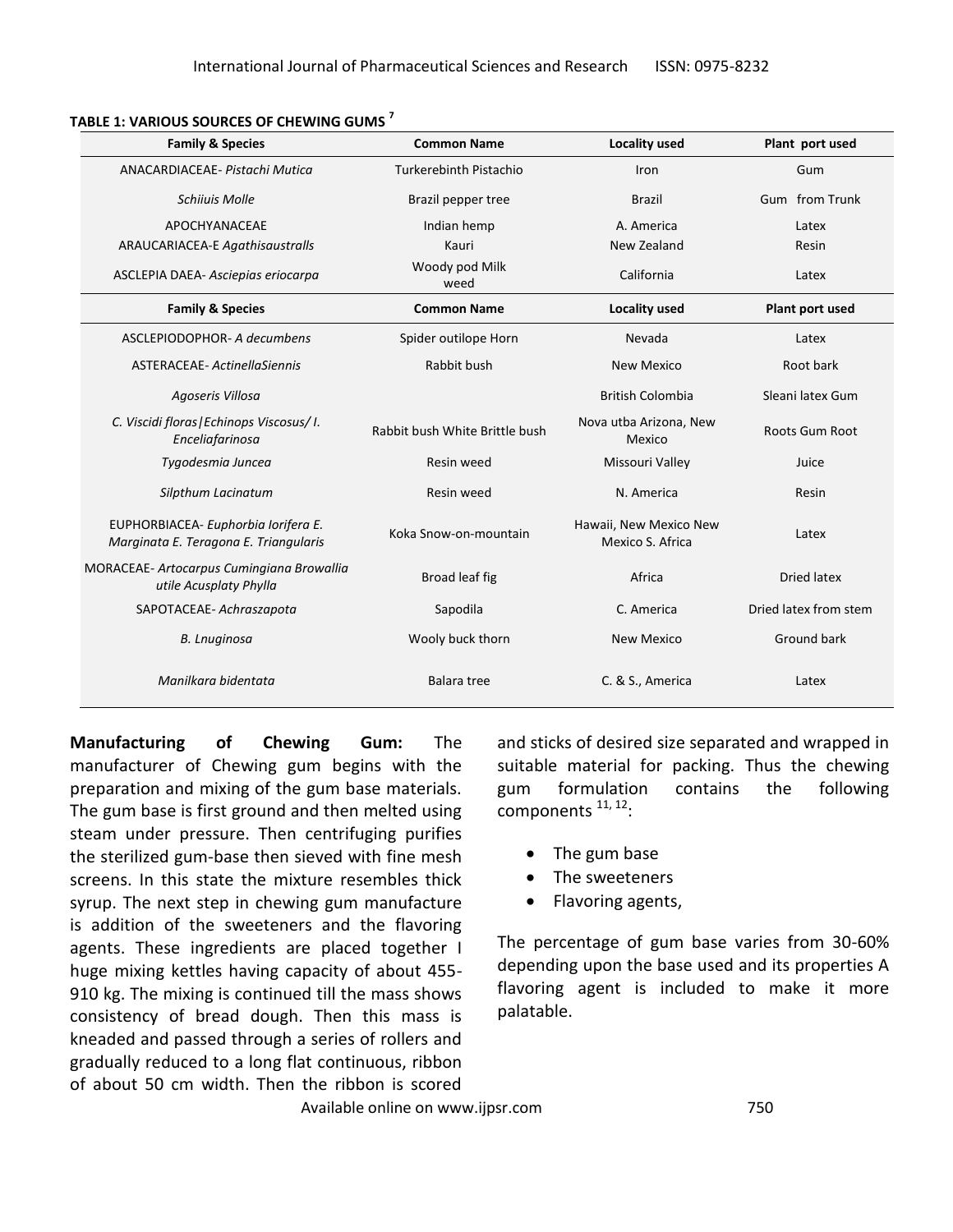**Gum bases used in chewing gums:** From ancient time natural gums are used. The most popular gum base used is "Chicle".

**CMD:** Chicle is natural latex obtained from the Sapodilla tree The latex is obtained from 'V shaped cuts made on the trunk of the tree the cuts are made about 30 cm a part from the side of trunk until the lowest branch is reached. Generally, the tapping cuts are destructive to the tree. In addition to vvoundine the bark and wood the cambium is also injured thus retarding the growth of new wood and bark. After cuts are made, the gum that oozes out is collected and processed for further purification till a desired consistency is obtained. latex collected is dried carefully to remove excess water crude. Chicle is purified by repeatedly washing with strong alkali and then neutralizing with sodium acid Phosphate followed by drying and powdering. The resultant powder is insoluble, amorphous powder which softens on heating.

- **Chemical Composition:** Crude chicle contains 50 to 20% hydrocarbons a yellow resin and polyisoprenes. Polyisoprenes is a mixture of low molecular weight C is -1, 4 and trans-1, 4 Unit in approximate ratio 2:7. The yellow resin content is about 55%. It consists of lupeol eicetatic with minor amount of amyrina and, spinasterol acetates. Refined chicle is used for chewing gum contains only water-insoluble ingredients.
- **Uses :**
	- Cosmetics: It has been used in hair dressing and pomades.
	- Food: The primary use of chicle is in chewing gum.

**Synthetic gum bases used in chewing gums:** The gum base generally used consists of natural rubber type synthetic rubber gum and mixture there of. The most popular synthetic gum base is:

- Elastomer
- Styrene butadiene co-polymer
- SBR.

 The gum bases usually adhere to dental surfaces. Adhesion and deletion of some ingredient in the composition is there of needed. In U.S. patent No. 2,076, 112 the use of talc as anti sticking agent is described  $^{13}$ . Tannic acid is also another anti sticking agent <sup>8</sup>. The polymer can be used along with polyisoprene or styrene butadiene copolymer  $^{14}$ . The use of titanium dioxide along with fillers such as calcium carbonate is also reported to produce non sticky gum <sup>15</sup>. Yet another attempt to produce non-sticky bubble-gum is claimed with polyvinyl acetate, polyvinyl alcohol along with an elastomer and oleaginous plasticizer an elastomer solvent fatty acid and other  $^{16}$ . U.S. Patent No. 4, 387, 108 which is directed to a nonsticky chewing gum has the following composition (**Table 2**).

#### **TABLE 4: COMPOSITION OF NON-STICKY CHEWING GUM**

| Elastomer               | 8-30%     |
|-------------------------|-----------|
| Oleaginous Plasticizer  | $9 - 40%$ |
| Mineral Adjuvant        | 10-15%    |
| Non-toxic vinyl polymer | 16-32%    |
| emulsifier              | 05-10%    |
| Elastomer Solvent       | 2.5-13%   |

Indian patent No. 161215 discloses the process for manufacture of non-sticky chewing gums (**Table 3**).

#### **TABLE 3: MANUFACTURE OF NON-STICKY CHEWING GUMS**

| Isoprene - isobutylene copolymer     | 6.5% |
|--------------------------------------|------|
| Polyisobutylene                      | 1.4% |
| acetate (M.W.<br>15000-<br>Polyvinyl | 2.8% |
| Glyceryl ester of partially          | 6.5% |
| Hydrogenated wood-resin              | 2.8% |
| Micro crystalline wax                | 3.0% |
| Low molecular weight polyethylene    | 6.5% |
| Glyceryl monosterate                 | 5.5% |
| Fats                                 | 2.8% |
| <b>Fillers</b>                       | 2.0% |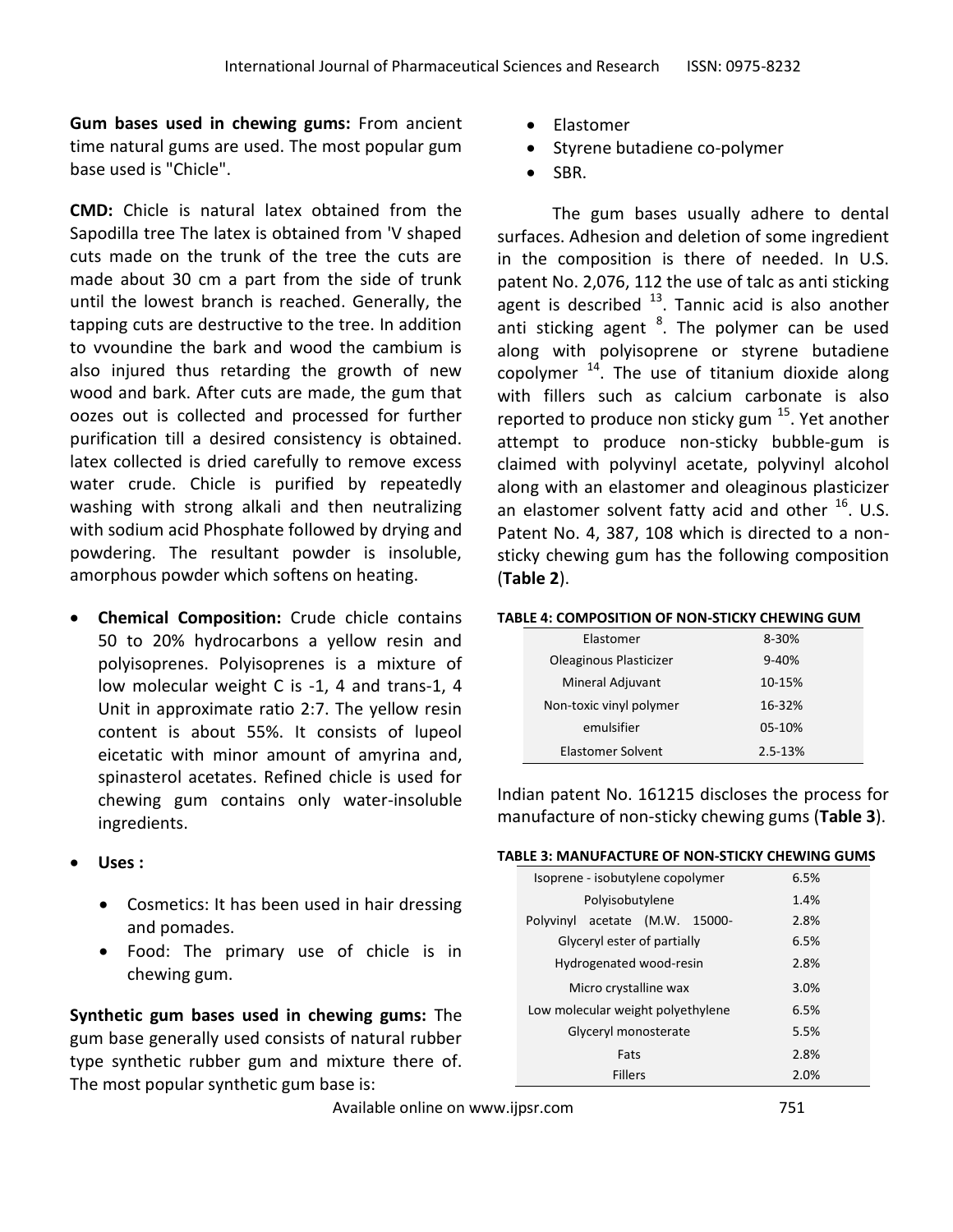Indian patent No. 160941; discloses the process for manufacturing non caloric, non carcinogenic chewing gum. The composition has employed Aspartame as sweetener  $17, 18$ . Thus the manufacture of chewing gum has been under going tremendous innovative changes and the general procedure can serve as guidelines only. The manipulations in the processes and the composition can be made according to the desired properties of the resultant product. The process should therefore not to be absolutely and blindly followed but to be used as guideline only. Modifications based on the general principle are always permissible. The chewing gum industry is still undergoing many changes and every year newer formulations are being tried and few of them proved successful.

**Rosin:** Apart from conventional gum-bases now-adays, rosin derivatives are being tried as the gum base for chewing gums. Rosin is a solid, resinous material find as oleoresin of Pine trees. It is obtained from three major sources:-

- Oleoresin exudates of living pine trees.
- Oleoresin contained in aged stumps of the long leaf-pines.
- Tall-oil produces rosin as a by-product in the paper industry.

**Rosin grades and test:** The Indian standards Institution has graded rosin into color grades as X, WW, WG, N, M,K,D. The specifications for these grades are given below in **table 4**:

### **TABLE 4: GRADES OF ROSIN**

| <b>Color Grades</b> | X, WW, MG, N | Medium M, K, H | <b>DsARK</b> |
|---------------------|--------------|----------------|--------------|
| Softening point     | $70-75$ °c   | $70-75$ °c     | $70-75$ °c   |
| Relatively density  | 1.05-1.08    | 1.05 to 1.08   | $1.05$ to    |
| <b>Acid Value</b>   | 160          | 155            | 155          |
| % Volatile matter   | 2.0          | 2.0            | 2.0          |
| % ash content       | 0.05         | 0.2            | 0.5          |
| % insoluble content | 0.1          | 6.0            | 6.0          |
| % unsaponificable   | 6.0          | 6.0            | 6.0          |

**Chemical Composition:** Rosin comprises of about 90% rosin - acids and 10% non-acidic materials. The rosin acids are monocarboxylic acids having the general formula  $C_{20}$  H<sub>30</sub> O

The acids are of two types:

- Abietic acid type
- Pimaric acid type.

It also contains non-acidic materials. The non-acidic materials are know to affect the crystallinity and the softening point of rosin, but only a small fraction out of the 10% content has been identified.

Derivatives and reactions <sup>19, 20</sup>: Various reactions of rosin acids are given below **(Table 5).**

### **TABLE 5: VARIOUS REACTIONS OF ROSIN ACIDS**

| <b>Reaction at the double bond</b>              | <b>Reaction at the carboxylic</b> |
|-------------------------------------------------|-----------------------------------|
| Isomerization                                   | Salt formation                    |
| Addition of Maleic anhydride and<br>maleic acid | Esterification                    |
| Other addition reaction                         | Hydrogenation                     |
| Oxidation                                       | Aminolysis                        |
| Hydrogenation                                   | Decarboxylation                   |
| Polymerization                                  | <b>Hydrolysis</b>                 |

The carboxylic group of rosin acid is attached to a tertiary carbon atom and is highly hindered. Therefore, more drastic conditions such as high temperature are required for carrying out the esterification (**table 6**).

## **TABLE 6: ESTERS OF ROSIN ACIDS**

| <b>Alcoholic Substances</b>      | Use                    |
|----------------------------------|------------------------|
| Giycerol and rubber              | Ester gum for varnish  |
| Poly glyceral                    | Varnished              |
| Ethylene glycol giycerol mixture | Lacquer production     |
| Malic acid adduct                | Surface coating        |
| Penta erthrytol                  | Hard, elastic compound |
| Shellac                          | Acid resistant coating |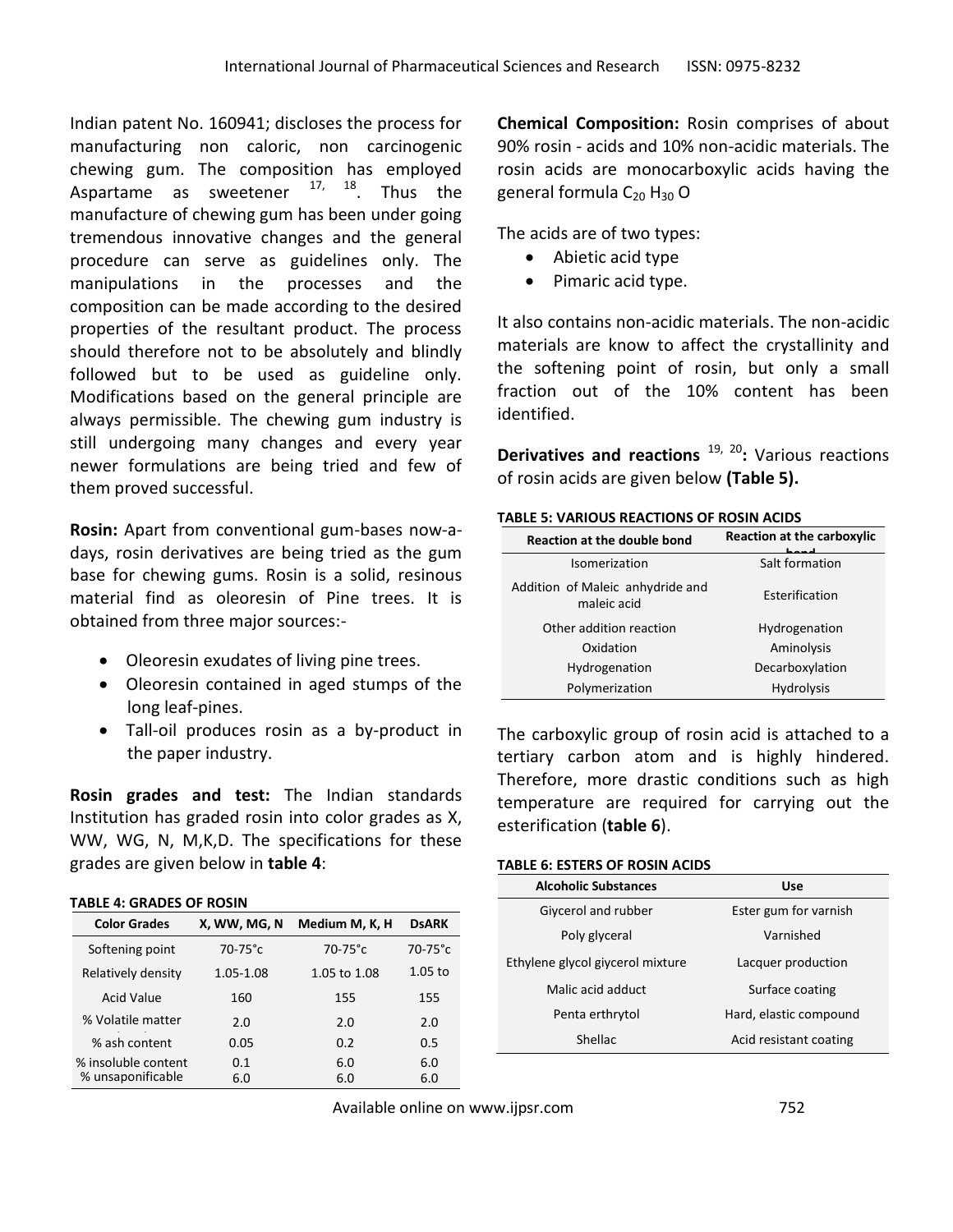Rosin is conventionally used in the manufacture of printing inks lionleum, varnishes and electrical insulators. The main usage of rosin derivatives is:

- Excellent Film-Forming properties.
- Formation of moisture protective Films.
- Formation of acid resistant films.
- Excellent binding properties.
- Electrical insulators.

It is also used in textile industry as wetting and emulsifying agents  $15$ , adhesive, water-proof coating on fruit packages<sup>.</sup> Chewing gum bases  $^{16}$ , preservatives, elastomers for pharmaceutical plasters and it is also reported to posses bacteriostatic properties. The rosin - glycerol esters and rosin- esters with mannitol are found to be useful as coating materials.

## **Shellac:**

- Non-proprietary name: NF. Shellac
- Function Category : U.S.P. Coating agent
- Synonyms : Lacca, Lac, dewaxed orange, orange shellac, refined bleached shellac regular bleached shellac, pharmaceutical grade.
- Chemical names: Shellac, lacca, lac (9000- 59-3).
- Empirical Formula/Molecular Weight: Undefined.

**Composition:** Shellac is a refined natural product. The main component (about 95%) of shellac is resin which on mild basic hydrolysis gives a mixture of aliphatic and alicyclic hydroxy acids. The composition of the hydrolysate is variable, but in general there are about 50% aliphatic and 5-1.0% of alicyclic acids. Aleuntic acid and shellac acid are the major aliphatic and alicyclic components respectively. Shellac also contains about 5-6% was and a small amount of pigment.

**Commercial availability:** Many different grades of shellac are available. The main division is into orange shellac and bleached. Shellac whereas the latter can be further divided into regular bleached shellac and refined (Wax Free) bleached shellac; there are many grades of orange - shellac which differ in color, insoluble matter and details of the extraction process used. Shellac can also be obtained commercially in pharmaceutical grades in which the appropriate grade of shellac has been dissolved in ethanol. Specifications for shellac are given below (**Table 7**).

**Description**: Thin, hard, brittle, transparent, pale lemon, yellow to brownish orange flakes of varying sizes and shapes, also available as powder, odorless or with a paint odor, tasteless.

## **TABLE 7: PHARMACEUTICAL SPECIFICATION**

| N.F.                     | <b>Acid value</b> | Loss on drying | WAA.      |
|--------------------------|-------------------|----------------|-----------|
| Orange shellac           | between 68 & 76   | $>2.0\%$       | < 5.5%    |
| Dewaxed orange shellac   | 71-79             | $>2.0\%$       | $< 0.2\%$ |
| Regular bleached shellac | 73-89             | $< 6.0\%$      | $5.5\%$   |
| R Shellac                | 75.91             | $< 6.0\%$      | $< 0.2\%$ |

Melting range:  $115 - 120^{\circ}C$ 

# **Application of Chewing Gums**

 **Local therapy:** Prevention and cure of oral diseases are obvious targets for chewing gum formulations. Chewing gum can release an active substance at a controlled rate over an extended period of time providing a prolonged local effect. Sugar-free chewing gum is known to be beneficial to dental health. It has been shown that use of sugar-free chewing gum after meals re-elevates plaque pH  $^{21, 22}$ . Low plaque pH plays an important role in the development of dental caries. Therefore, in caries prevention programmes, sugar-free chewing gum is recommended after meals and snacks as a supplement to tooth brushing  $^{18}$ .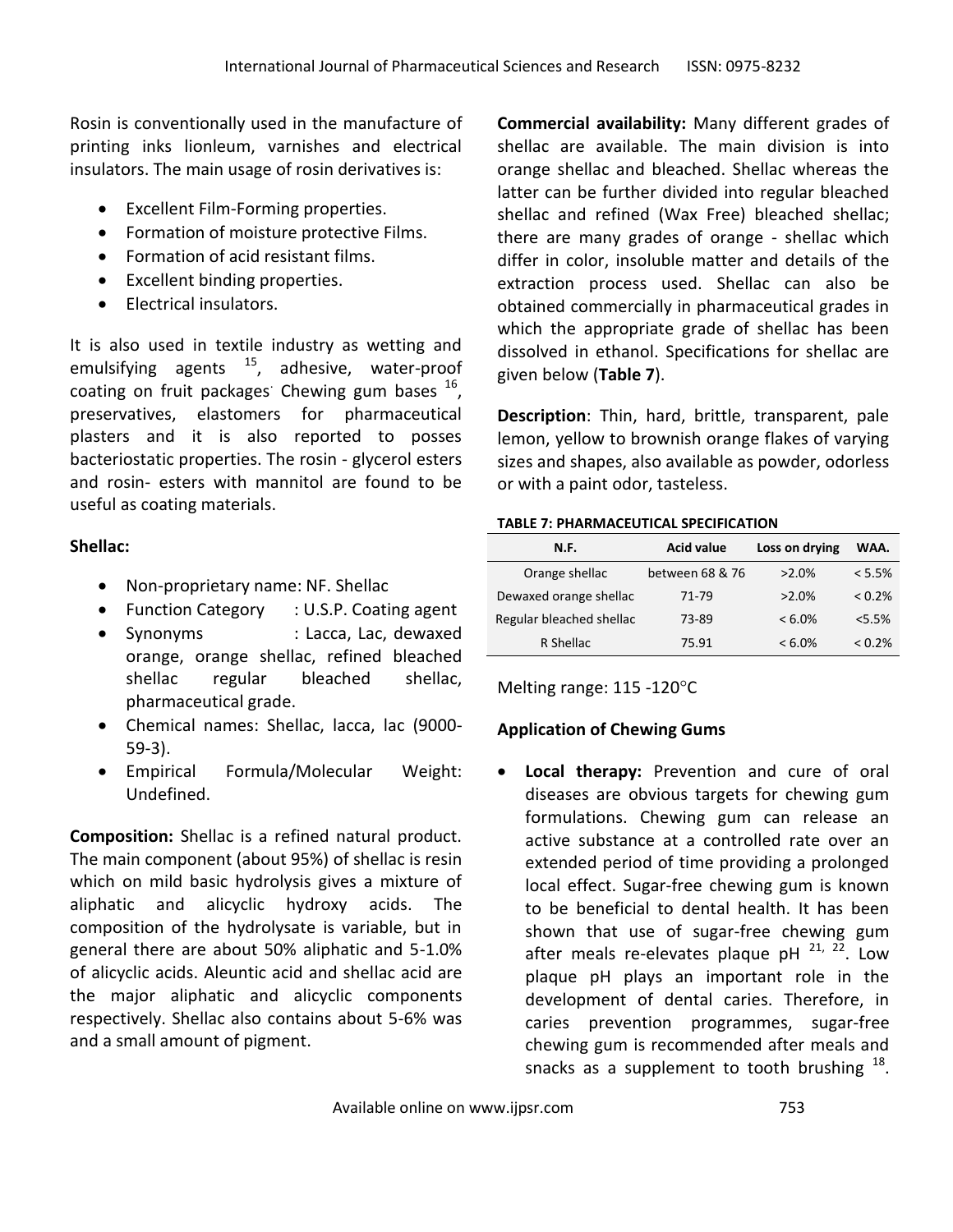Indications for fluoride chewing gum are prevention of dental carries in children in fluoride-deficient areas, in adults with a high incidence of caries, and in patients with xerostomia. The caries-preventive effect of fluoride chewing gum has been compared with the effect of placebo chewing gum in experiments with artificial enamel lesions on teeth mounted into removable mandibular appliances worn in situ in volunteers for several days. The remineralization process proved to be faster when using the fluoride chewing gum 23, 24 .

Oral infections caused by bacteria or fungi are often seen, especially in patients with impaired immune system. Chlorhexidine chewing gum can be used for alleviation of gingivitis, periodontitis, and other oral and pharyngial infections  $^{25/26}$ . It can also be used for inhibition of plaque growth and has proven valuable in oral health care of the elderly. Furthermore, chlorhexidine in a chewing gum formulation gives less staining of the teeth and is more convenient to use than a chlorhexidine mouth rinse.

The chlorhexidine released by chewing is distributed evenly in the oral cavity and is present there for a prolonged period of time. The bitter taste of chlorhexidine can be masked quite well in a chewing gum formulation Clinical trials involving patients with oral candidosis have shown that miconazole chewing gum is at least as efficient as miconazole oral gel in the treatment of fungal infections in the mouth. Furthermore, patients preferred chewing gum to oral gel due to convenience and fewer side effects. A miconazole chewing gum is yet to be launched.

 **Systemic Therapy:** Chewing gum as a drug delivery system also provides benefits to

systemic drug delivery, especially if the active substance is absorbed through the buccal mucosa. From a patient point of view, a number of benefits appear: Fast and acute treatment, convenience, no need for water and thereby easy administration anytime anywhere reduced risk of gastrointestinal side effects, and no attention drawn to the condition requiring medication. These benefits apply not only to the treatment of adults, but also to the treatment of children and adolescents. Chewing gum as a drug delivery system could be beneficial to a number of indications, some of which are discussed below.

 **Pain:** Successful treatment of minor pains, headaches, pains of cold, muscular aches, etc. requires rapid absorption of therapeutic doses of the active substance. Chewing gum as a drug delivery system could be beneficial in minor pain treatment, when buccal absorption results in fast onset of action and reduces the risk of gastrointestinal side effects. The bioavailability of acetylsalicylic acid in a chewing gum formulation relative to an unbuffered tablet formulation has been determined. Absorption from the chewing gum formulation was shown to be faster than absorption from the tablet, and consequently, a chewing gum formulation may provide faster pain relief. A chewing gum formulation may also be useful in the treatment of acute, strong pain. Bioavailability of methadone from a chewing gum formulation has been compared to a tablet formulation. There was no significant difference in the bioavailability of the two formulations<sup>21</sup>. The substance abuse problem with methadone tablets could be considerably reduced by formulating methadone in a chewing gum, as the active substance can only be released by chewing.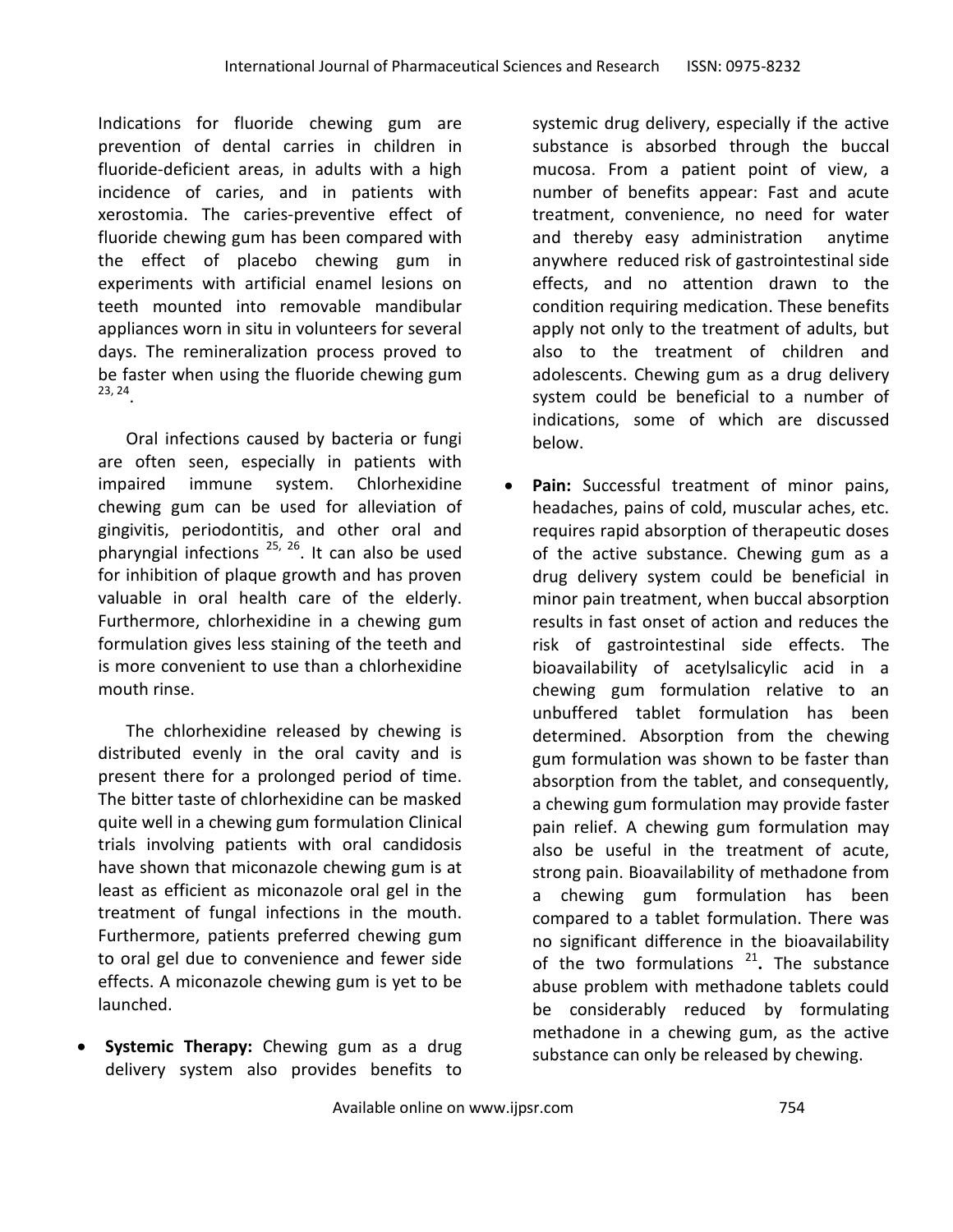- **Smoking Cessation:** Chewing gum formulations containing nicotine, lobeline and silver acetate have been clinically tested as aids to smoking cessation. A comparison of success rates and adverse reactions showed that nicotine was superior to the other two substances <sup>27, 28, 29</sup>. Several clinical studies have proven the efficacy of nicotine chewing gum as an aid to smoking cessation. Nicotine chewing gum can be regarded as a convenient formulation for breaking an "oral habit" like smoking as the "oral habit" of smoking is substituted by another oral activity, namely gum chewing. The cessation rates observed after one year of treatment vary from 13-63% in various clinical trials involving nicotine chewing gum, whereas the cessation rate using placebo chewing gum ranges from 9-45% 30, 31 .
- **Obesity:** Several chewing gum formulations containing caffeine, guarana or chromium are available. Caffeine and guarana are central stimulating anorectic agents that have proved to increase the metabolic rate. Moreover, they stimulate lipolysis, have a thermogenic effect (increase energy expenditure) and reduce the feeling of hunger. Chromium is claimed to reduce the craving for food due to an improved blood glucose balance. However, none of the existing products are registered as pharmaceutical products with a documented and approved effect on obesity. Chewing gum has proven efficient in treatments involving instant craving and 'oral habits'  $32$ . Hence there is a rationale for administering weight reducing active substances in a chewing gum formulation.
- **Other indications:** Allergy, nausea, motion sickness, diabetes, anxiety, dyspepsia, osteoporosis, and cough and cold are all indications for which chewing gum as a drug

delivery system could be beneficial. Chewing gum containing antacids or mucolytics also presents advantages for patients. Chewing gum is known to be a potent stimulant of salivary secretion. Therefore, several clinical trials have been performed substantiating the claim that gum chewing can relieve symptoms of xerostomia in certain diseases, e.g. in Sjogren's syndrome. A further increase in salivary secretion may be achieved by adding a salivastimulating agent like pilocarpine to the chewing gum. Stimulated saliva has a buffering capacity and may therefore help reduce acidity of gastric fluid. Clinical trials have demonstrated that use of chewing gum without active substances in fact reduces the postprandial reflux. Addition of an antacid to chewing gum could enhance this effect.

Chewing gum as a drug delivery system offers convenience in the treatment/ prevention of motion sickness and nausea. Medical chewing gum containing dimenhydrinate for motion sickness is already on the market, however, active substances like scopolamine, metoclopramide, ondansetron and dolasetron may be candidates for a chewing gum formulation for the prevention of motion sickness and nausea <sup>33</sup>.

Several chewing gum formulations containing calcium are available on the market. Adolescents constitute a potential target group for a calcium chewing gum, as the calcium intake of young people is often very low. Calcium chewing gum with a pleasant taste is an attractive and convenient alternative to tablets.

# **Limitation of Chewing Gum as a Drug Delivery System:**

 Drug released in to saliva disappears rapidly from the oral cavity due to involuntary swallowing.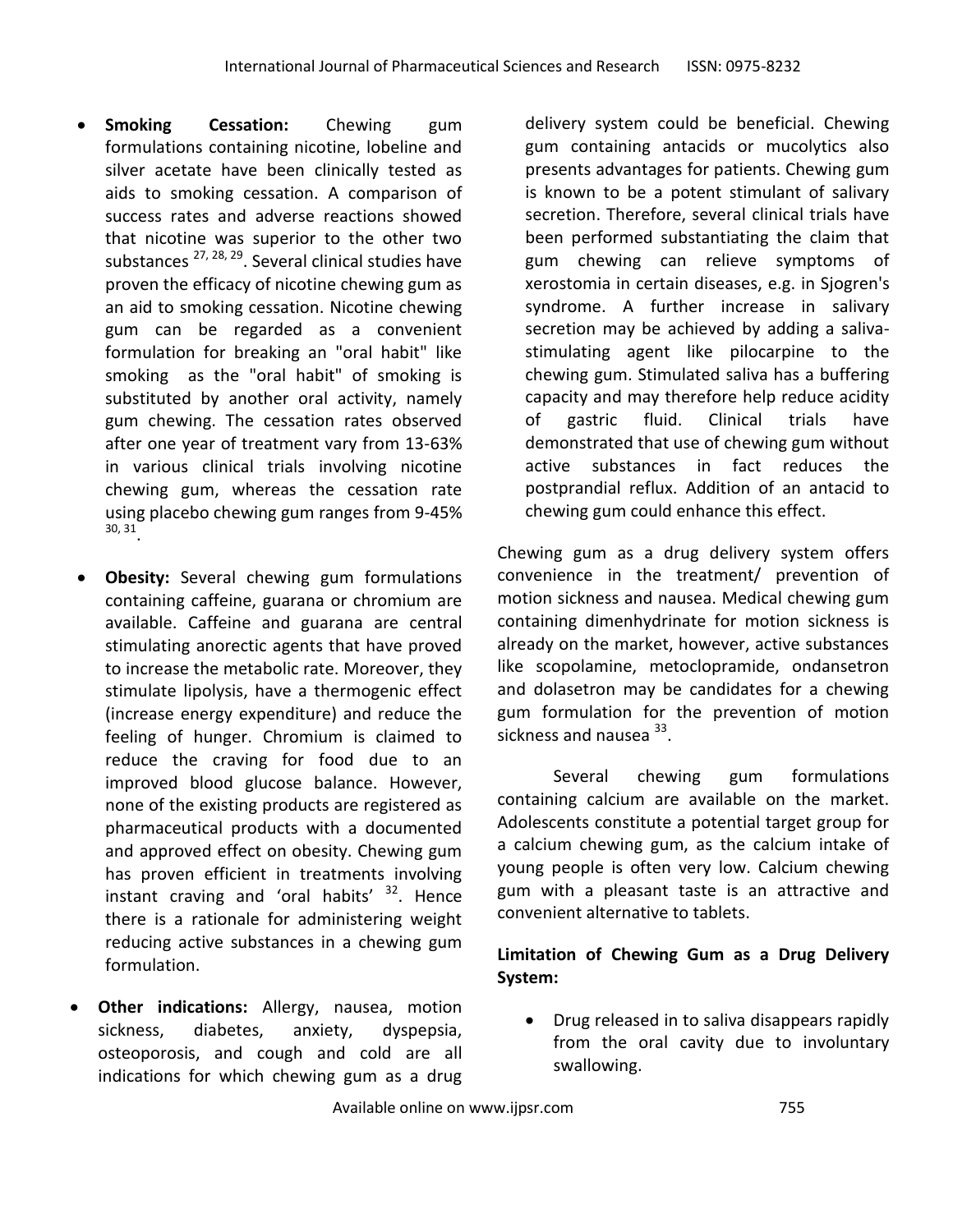- The concentration of drug in the oral cavity always tends to decrease as result of salivary dilution.
- Drug release from chewable formulations has shown to be strongly influenced by the way patient chews the formulation.
- Administration of such dosage form is restricted to short period of time because the presence of the delivery system in the oral cavity causes disturbance in drinking, eating and speaking.

**Marketed Products of Chewing Gum as a Drug Delivery System:** Man has a habit of chewing the chewing gum since ancient times. Today it is one of the most popular dosage form, used for delivering the many active components <sup>34, 35</sup>. Most of the chewing gum were used for smoking cessation (containing the nicotine) and also used for oral and dental hygiene (consisting of fluoride and carbamide etc). Some marketed products of chewing gum are **(Table 8)** as follows:

**TABLE 8: MARKETED PRODUCTS OF CHEWING GUM**

| Product     | Drug          | <b>Indication</b>           |
|-------------|---------------|-----------------------------|
| Nicorette   | Nicotine      | Smoking cessation           |
| Nicotinell  | Nicotine      | Smoking cessation           |
| Niquitin CQ | Nicotine      | Smoking cessation           |
| Fluorette   | Fluoride      | Prevention of dental caries |
| Vitaflo CHX | Chlorhexidine | Antibacterial               |
| Advanced ®  | Chlorhexidine | Prevention of dental caries |
| Hexit       | Chlorhexidine | Antibacterial               |
| Stay alert  | Caffeine      | <b>Motion sickness</b>      |

**Future Prospects of Chewing Gum as a Drug Delivery System:** Previously, chewing gum was mainly considered a confectionery product, however, fluoride chewing gum, and especially nicotine chewing gum which was launched in the 1970s, paved the way for a more general

acceptance of chewing gum as a drug delivery system <sup>36</sup>. Inclusion of medical chewing gum in the European Pharmacopoeia (under medicated chewing gum) in 1998 has further contributed to full acceptance. Medical chewing gum meets the high quality standards of the pharmaceutical industry and can be formulated to obtain different release profiles of active substances, thus enabling distinct patient group targeting. A few decades ago, the only treatment for some diseases was surgical procedures (e.g., gastric ulcers), however, today more and more diseases are treated by medication  $37$ . This trend is likely to continue as sophisticated research methods allow the development of medication for an increasing number of diseases. At the same time there is a demand for efficient and convenient drug delivery systems. Generally, it takes time for a new drug delivery system to establish itself on the market and gain acceptance by both professionals and patients.

## **REFERENCES:**

- 1. http://www.pharmainfo.net
- 2. http://www.business.briefing.com
- 3. Squier, C.A,. Wertz P.W., Rathbone M. Oral Mucosal Drug Delivery, Marcel Dekker, Inc., New York, NY, USA, 1996; 1- 26, 121-156.
- 4. Nielsen, H.M., In: Lehr C.M: Cell Cultural Models of Biological Barriers: *In Vitro* Test Systems for Drug Absorption and Delivery, Harwood Academic Publishers, Reading, UK. 2002; 230-242.
- 5. Imfeld, T: Stimulation of Salivary Secretion, Crit. Rev. Oral Bio. Med. 1999; 10, 405-419.
- 6. Mc.Elnay, J.C : Buccal Absorption of Drug, (Encyclopedia of Pharmaceutical Technology Vol II) Swarbick, J. Boylan J.C. (eds), Marcel Dekkar, New York,1990; 189-209.
- 7. Nozaki, Y. Kakumot, M. Ohta, M. and Yukimastu, M: A New Transmucosal Therapeutic System: An Over View of Formulation Development and *In-Vitro/In-Vivo* Clinical Performance, Drug Development Ind. Pharm.1993; 19, 221.
- 8. Lamey, P.J. and Lewis, M.A.O: Buccal Subligual Delivery of Drugs in Routes of Administration, London, 1990; 30-47.
- 9. Merckle, H.P. Anders, R. and Wermers Krichin, A: Mucoadhesive Buccal Patches for Peptide Drug Delivery and Bioadhesive Drug Delivery System, (Lenaerts Vand Gurry, R. eds), 1990; 105-136.